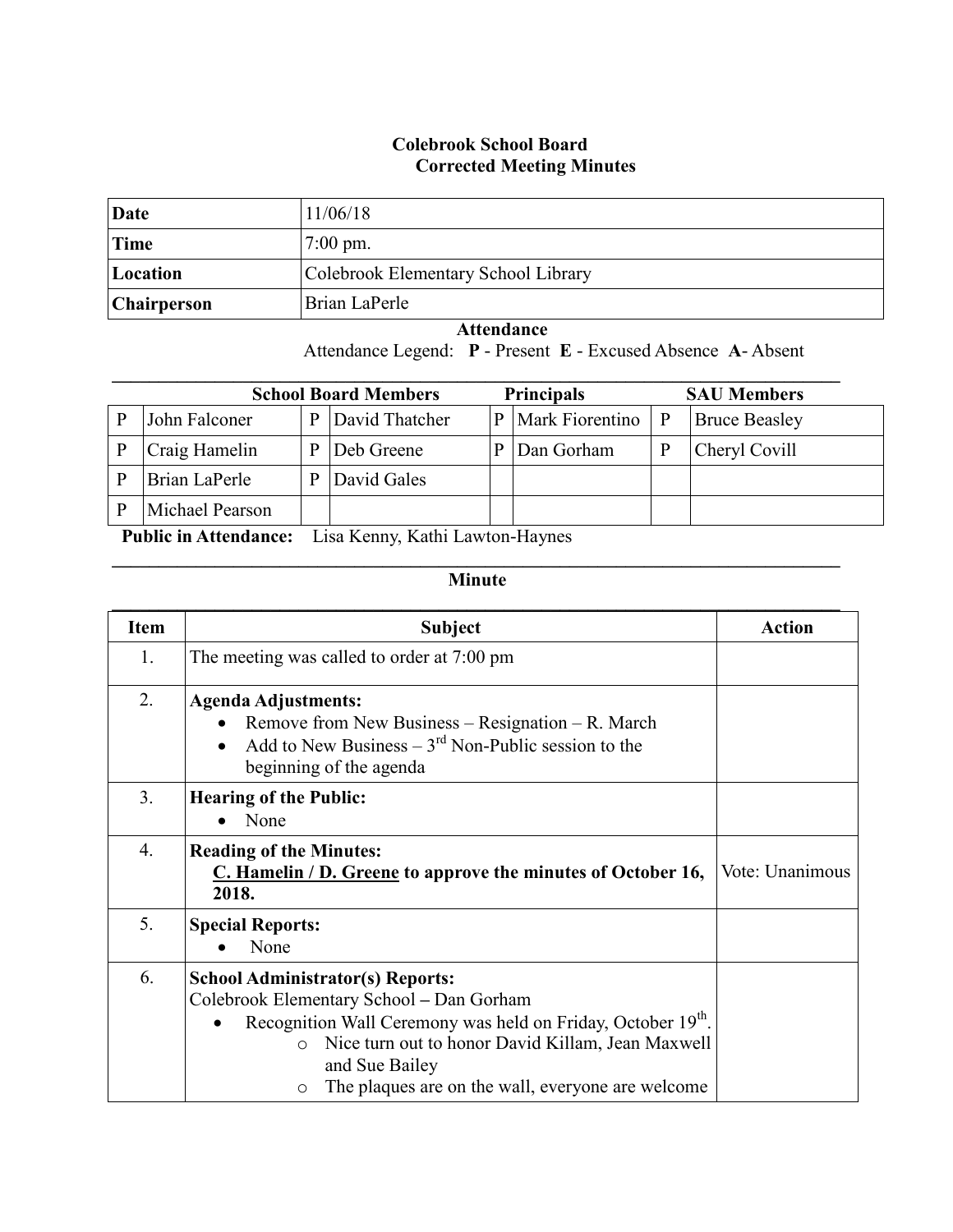|    | to stop by and check them out                                                                                                            |  |
|----|------------------------------------------------------------------------------------------------------------------------------------------|--|
|    | Red Ribbon Week, thank you to Amy Caron for arranging this                                                                               |  |
|    | with Border Patrol.                                                                                                                      |  |
|    | The assembly brought in drug dogs and discussed<br>$\circ$<br>and demonstrated their jobs                                                |  |
|    | The first quarter is over and Report Cards will be sent home                                                                             |  |
|    | American Education week will be the week of November                                                                                     |  |
|    | $13^{\text{th}}$ .                                                                                                                       |  |
|    | The student activities that week will include the<br>$\circ$                                                                             |  |
|    | annual Book Fair, Parent's luncheon on Thursday                                                                                          |  |
|    | and the annual Ice Cream social on Thursday as                                                                                           |  |
|    | well                                                                                                                                     |  |
|    | Wednesday, November 7 <sup>th</sup> the Pre-School and Kindergarten                                                                      |  |
|    | teacher as well as D. Gorham will be attending the Early<br>Childhood Conference at Mt. View.                                            |  |
|    | The main topic will be play based kindergarten<br>$\circ$                                                                                |  |
|    | which will affect us next year with the new law that                                                                                     |  |
|    | has passed                                                                                                                               |  |
|    | Newsletter was passed out                                                                                                                |  |
|    | Colebrook Academy - Mark Fiorentino                                                                                                      |  |
|    | None                                                                                                                                     |  |
| 7. | <b>Superintendent's Report: Bruce Beasley</b>                                                                                            |  |
|    |                                                                                                                                          |  |
|    | The Collaborative Committee met on November 1 <sup>st</sup> in<br>Stewartstown. I anticipate that this meeting will begin the            |  |
|    | process of reviewing education options for students in the                                                                               |  |
|    | area. A third sub-committee (the first two have been                                                                                     |  |
|    | dissolved) is now looking at possible organizational structures                                                                          |  |
|    | for education in the region. I want to assure each of you that                                                                           |  |
|    | all options are being explored with many possibilities in the                                                                            |  |
|    | conversation.                                                                                                                            |  |
|    | I recently met with the school collaboration team. We                                                                                    |  |
|    |                                                                                                                                          |  |
|    | discussed the work of the school counselors and staff as it                                                                              |  |
|    | relates to building schedules. They are really working hard to                                                                           |  |
|    | make as many options available to kids as possible. I also                                                                               |  |
|    | spent some time updating them on the work of the<br>Community Collaborative Committee.                                                   |  |
|    | GEAR UP activities are underway for our Stewartstown                                                                                     |  |
|    | students. The plan calls for college visits, e-learning courses,                                                                         |  |
|    | and opportunities for students to step outside their comfort                                                                             |  |
|    | zone to try stuff they do not normally see themselves being                                                                              |  |
|    | successful. There is a College Roadshow taking place on                                                                                  |  |
|    | November $2^{nd}$ . This Roadshow includes $8^{th}$ and $9^{th}$ grades<br>from Stewartstown as well as the $9th$ grader from Colebrook, |  |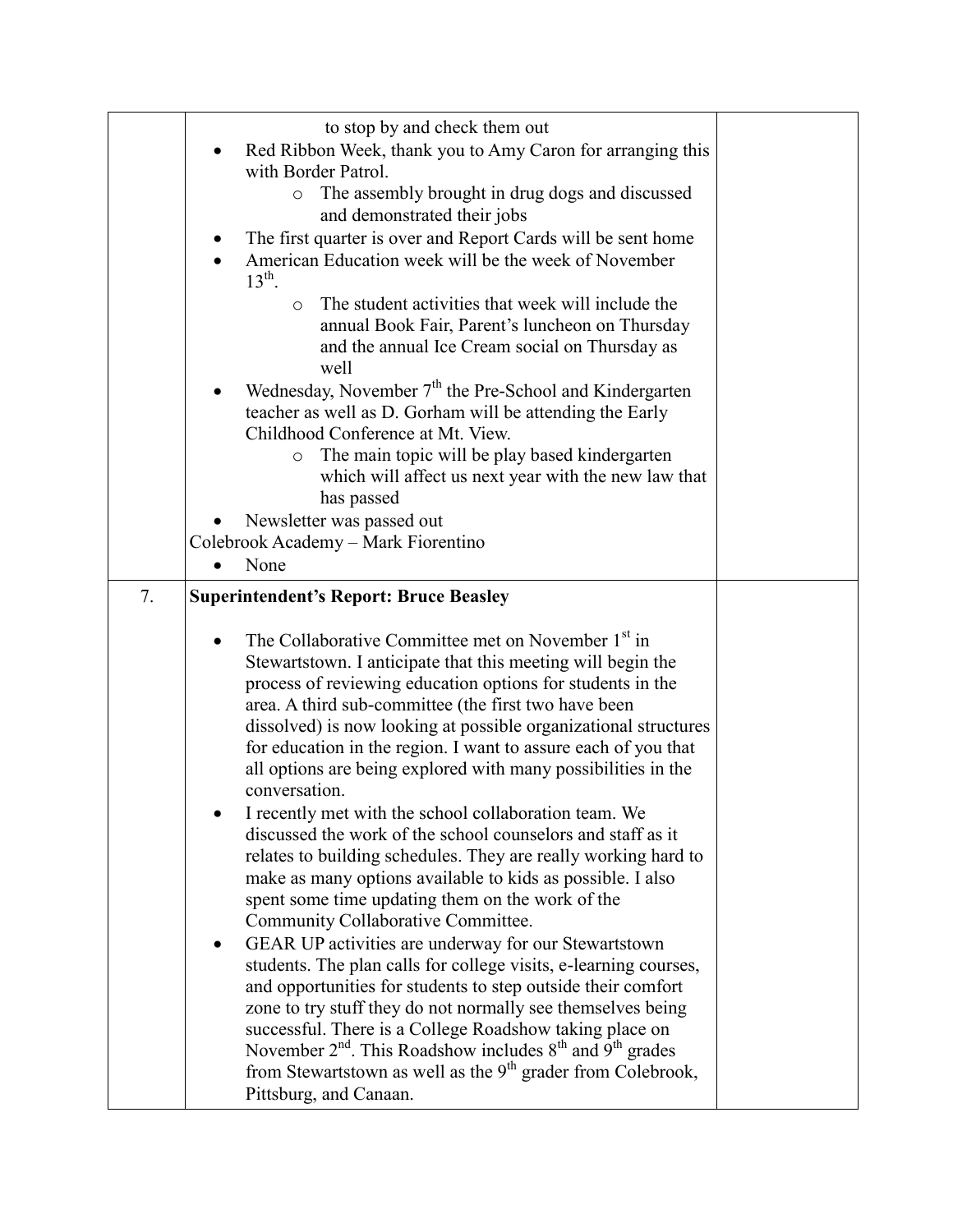|     | The soccer team have completed their seasons. Both teams<br>$\bullet$<br>were eliminated in the preliminary round of the play-offs. The<br>kids did a really nice job this season of being competitive<br>each game. I think there is a lot of talent returning that will<br>make each of the teams competitive in the seasons ahead.<br>I recently attended the Best Practices workshop in Concord.<br>This is a training that is mainly of interest to Business<br>Administrators and Superintendents. Cheryl attended the<br>training on Tuesday while I went down on Wednesday. The<br>content of the workshop was informational. Depending on the<br>vote next week there could be tough times ahead for public<br>education. |  |
|-----|------------------------------------------------------------------------------------------------------------------------------------------------------------------------------------------------------------------------------------------------------------------------------------------------------------------------------------------------------------------------------------------------------------------------------------------------------------------------------------------------------------------------------------------------------------------------------------------------------------------------------------------------------------------------------------------------------------------------------------|--|
| 8.  | <b>Business Administrator's Report: Cheryl Covill</b>                                                                                                                                                                                                                                                                                                                                                                                                                                                                                                                                                                                                                                                                              |  |
|     | Budget Analysis – discussed later in the agenda                                                                                                                                                                                                                                                                                                                                                                                                                                                                                                                                                                                                                                                                                    |  |
|     | Bus Replacement – replace in next cycle                                                                                                                                                                                                                                                                                                                                                                                                                                                                                                                                                                                                                                                                                            |  |
|     | Need the bus to be handicap assessable<br>$\circ$<br>Approximately \$40,000 in the bus fund<br>O                                                                                                                                                                                                                                                                                                                                                                                                                                                                                                                                                                                                                                   |  |
|     | Facility Work – several contractors                                                                                                                                                                                                                                                                                                                                                                                                                                                                                                                                                                                                                                                                                                |  |
|     | The RFP has been advertised and mailed to area                                                                                                                                                                                                                                                                                                                                                                                                                                                                                                                                                                                                                                                                                     |  |
|     | construction companies                                                                                                                                                                                                                                                                                                                                                                                                                                                                                                                                                                                                                                                                                                             |  |
|     | Building tour – November 14, 2018                                                                                                                                                                                                                                                                                                                                                                                                                                                                                                                                                                                                                                                                                                  |  |
|     | Bids due – November 26, 2018                                                                                                                                                                                                                                                                                                                                                                                                                                                                                                                                                                                                                                                                                                       |  |
|     | Bus routes – working on reconfiguring the bus route<br>Infrastructure fund – hoping to have everything for the                                                                                                                                                                                                                                                                                                                                                                                                                                                                                                                                                                                                                     |  |
|     | telephone system by Christmas break                                                                                                                                                                                                                                                                                                                                                                                                                                                                                                                                                                                                                                                                                                |  |
|     | Cheryl attended the session on Criminal Background Check at                                                                                                                                                                                                                                                                                                                                                                                                                                                                                                                                                                                                                                                                        |  |
|     | the workshop in Concord                                                                                                                                                                                                                                                                                                                                                                                                                                                                                                                                                                                                                                                                                                            |  |
| 9.  | NH School Board Association Business: John Falconer                                                                                                                                                                                                                                                                                                                                                                                                                                                                                                                                                                                                                                                                                |  |
|     | Several webinar sessions available                                                                                                                                                                                                                                                                                                                                                                                                                                                                                                                                                                                                                                                                                                 |  |
|     | Hopefully everyone is receiving the emails                                                                                                                                                                                                                                                                                                                                                                                                                                                                                                                                                                                                                                                                                         |  |
|     | Keep eye out for House Bill 1612, for any changes due to the<br>election on November 6, 2018                                                                                                                                                                                                                                                                                                                                                                                                                                                                                                                                                                                                                                       |  |
| 10. | Co-Curricular Committee Report: Brian LaPerle                                                                                                                                                                                                                                                                                                                                                                                                                                                                                                                                                                                                                                                                                      |  |
|     | None                                                                                                                                                                                                                                                                                                                                                                                                                                                                                                                                                                                                                                                                                                                               |  |
| 11. | <b>Building Committee: Craig Hamelin</b>                                                                                                                                                                                                                                                                                                                                                                                                                                                                                                                                                                                                                                                                                           |  |
|     | None                                                                                                                                                                                                                                                                                                                                                                                                                                                                                                                                                                                                                                                                                                                               |  |
| 12. | <b>Policy Committee Report: Deb Greene</b>                                                                                                                                                                                                                                                                                                                                                                                                                                                                                                                                                                                                                                                                                         |  |
|     | Finishing the "J" policies                                                                                                                                                                                                                                                                                                                                                                                                                                                                                                                                                                                                                                                                                                         |  |
|     | Next meeting is November 29                                                                                                                                                                                                                                                                                                                                                                                                                                                                                                                                                                                                                                                                                                        |  |
|     | Suicide policy – in the "J' policies – cell phones, M.<br>٠                                                                                                                                                                                                                                                                                                                                                                                                                                                                                                                                                                                                                                                                        |  |
|     | Fiorentino will double check and will be discussed at the next<br>meeting.                                                                                                                                                                                                                                                                                                                                                                                                                                                                                                                                                                                                                                                         |  |
|     |                                                                                                                                                                                                                                                                                                                                                                                                                                                                                                                                                                                                                                                                                                                                    |  |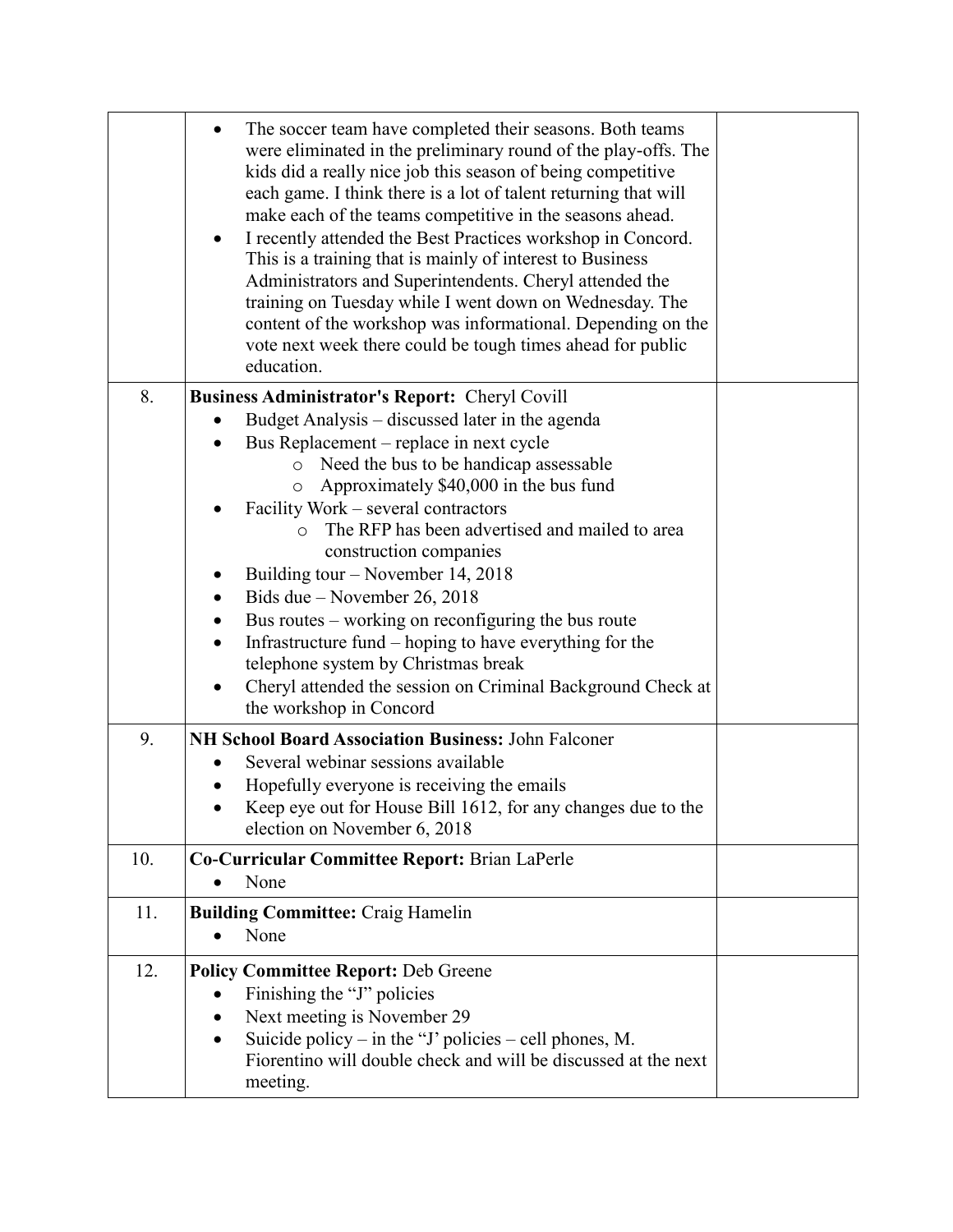| 13. | <b>Support Staff Committee Report: Michael Pearson</b><br>Will meet on December $5^{th}$ ( $\hat{\omega}$ ) 7:00 a.m.                                                                                                                                                                                                                                                                                                                                                                                                                                                                         |                                    |
|-----|-----------------------------------------------------------------------------------------------------------------------------------------------------------------------------------------------------------------------------------------------------------------------------------------------------------------------------------------------------------------------------------------------------------------------------------------------------------------------------------------------------------------------------------------------------------------------------------------------|------------------------------------|
| 14. | <b>Negotiations Committee Report: John Falconer</b><br>None                                                                                                                                                                                                                                                                                                                                                                                                                                                                                                                                   |                                    |
| 15. | <b>Curriculum Committee Report: David Gales</b><br>None                                                                                                                                                                                                                                                                                                                                                                                                                                                                                                                                       |                                    |
| 16. | <b>Technology Committee Report: David Gales</b><br>Some phone systems going into the CES first                                                                                                                                                                                                                                                                                                                                                                                                                                                                                                |                                    |
| 17. | <b>Regional Committee Report: Brian LaPerle</b><br>Met to discuss on how to move forward and to look at how to<br>use the models. A lot of discussion, will have another meeting<br>in December.                                                                                                                                                                                                                                                                                                                                                                                              |                                    |
| 18. | <b>Unfinished Business:</b><br>C. Hamelin / D. Thatcher motion to enter into #3 Non-<br>Public session at 7:52 p.m.<br>D. Gales / J. Falconer to approve Lisa Kenny sick time.<br>Re-entered regular session at 8:14 p.m.                                                                                                                                                                                                                                                                                                                                                                     | Vote: Unanimous<br>Vote: Unanimous |
| 19. | <b>New Business:</b><br>Parent transportation request – Marci Ducret has a 5 <sup>th</sup> grade<br>daughter and she is requesting to have her daughter be<br>dropped off from the bus without her presence. According to<br>the policy a $5th$ grader cannot<br>be dropped off without<br>someone being present.<br>J. Falconer / D. Greene motion to all Marci Ducret<br>transportation request.                                                                                                                                                                                            | Vote: Unanimous                    |
|     | Quote for site work – Sheldon Gray $\&$ Jim Wells<br>Repair delivery door entrance<br>$\circ$<br>Sheldon Gray bid \$4700.00<br>$\circ$<br>Jim Wells bid Nothing received<br>$\circ$<br>D. Greene / J. Falconer motion to accept Sheldon Gray bid of<br>\$4700.00 for repair of delivery door.<br>Budget Analysis – Cheryl passed out to the board and ran<br>through the totals and what they mean.<br>The budget is very low<br>$\circ$<br>M. Fiorentio and D. Gorham with inform their staff<br>$\circ$<br>Cheryl will have updated budget analysis at the<br>$\circ$<br>next board meeting | Vote: Unanimous                    |
| 20. | <b>Other Business:</b>                                                                                                                                                                                                                                                                                                                                                                                                                                                                                                                                                                        |                                    |
| 21. | None<br><b>Non-Public Session:</b><br><b>J. Falconer / D. Greene motion to enter into Non-Public</b><br>session in accordance with RSA 91-A;3, $II(c)$ – Student                                                                                                                                                                                                                                                                                                                                                                                                                              | Vote: Unanimous                    |